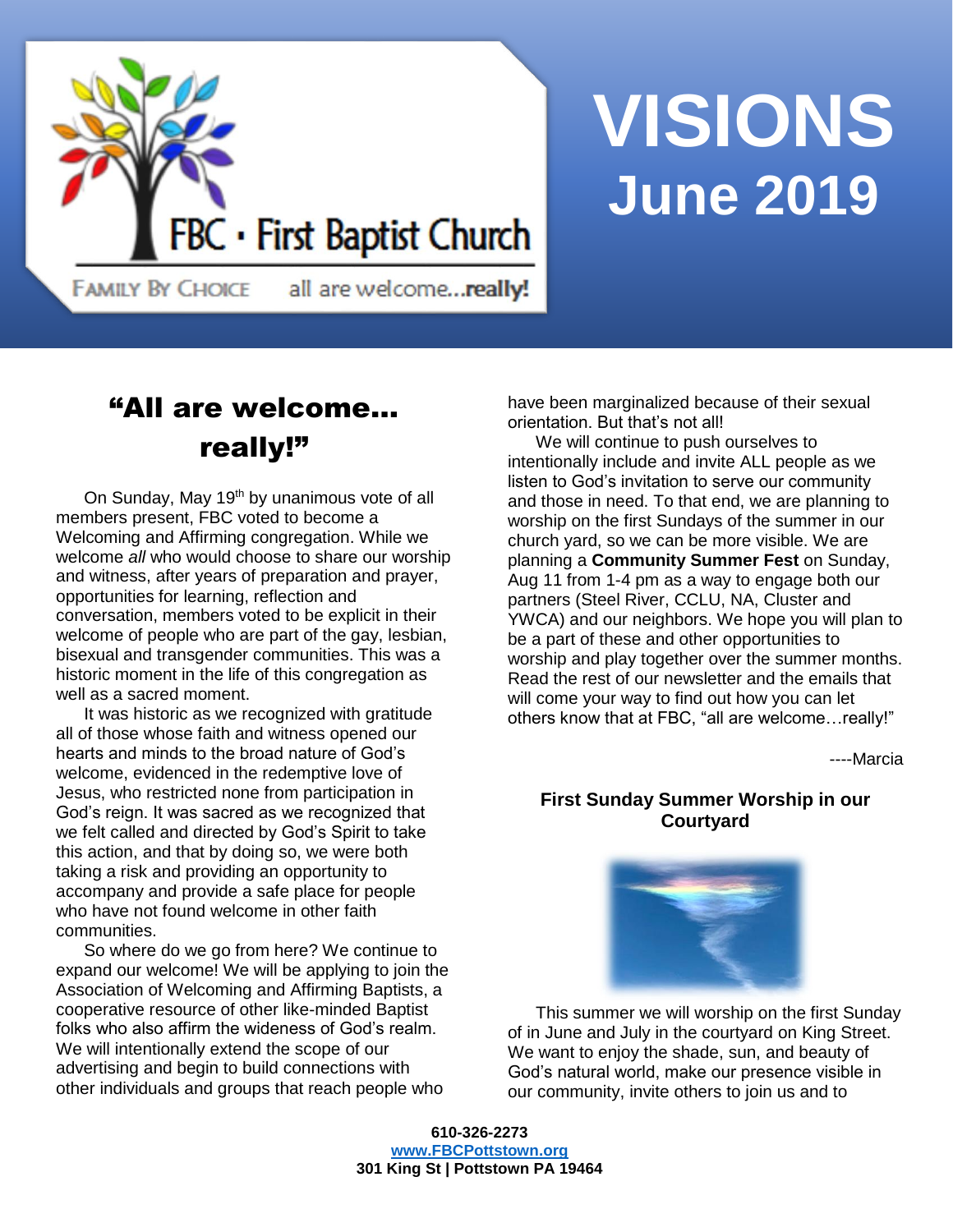celebrate communion in this special setting. Join us, weather permitting, outside for these special events! We begin at 10 am! (If it rains or is too hot, we will worship inside).

## **Community Summer Fest Sunday, Aug 11th 1-4 pm**

Ask now how you can be a part of the planning and fun for our first ever Community Summer Fest! There are lots of great ideas in the works! A fire truck that sprays water! A real ambulance to check out! Learn how to make healthy snacks with the Cluster; enjoy games with great prizes with your friends! Listen to live Gospel music and indulge in delicious snacks as you meet the neighbors, chat with friends, and catch up with others at this major event. Nancy Unruh and Dennis Landon will be heading up with effort, and we hope you will make their job easier by offering to help out. Mark your calendars and join the fun!



**FBC Plays Together!**

Keep reading to learn of the fun things we've got planned for the next few months as we enjoy each other's company and refresh our spirits together!

• **"Swinging through the Ages" a Steel River Concert, June 28th, 7:30 pm** Join the PA Philharmonic Big Band celebrating the best of the Swing era with all-time favorites from Glenn Miller, Benny Goodman, Duke Ellington, Bobby Darin plus hits from Chicago, Earth Wind & Fire and more! Tickets cost \$29.00 and benefit Steel River Playhouse. Tickets can be purchased in advance on the Steel River website, or tickets can be purchased at the Steel River Box Office on June 28<sup>th</sup>. Call the church office if interested, and the group will meet

at the Box Office at 7:00pm on June  $28<sup>th</sup>$  to find seats together.

• **FBC Pool Party! Aug 4th at 11am at the Forrest's** 

On Sunday, Aug  $4<sup>th</sup>$  we will worship in the Forrest's lovely yard before we are invited to swim and picnic into the afternoon. This allchurch event will be a great time to relax and catch up with one another, invite a friend, watch folks swim and to enjoy some delicious food! We'll be asking you in July to think about what you'd like to bring to add to our communal table; mark your calendars now!

• **October 6 Afternoon at Steel River: "The Mystery of Edwin Drood"** 

One of the benefits of partnering with Steel River is that we can get discounted group tickets to a play! So we are planning for a matinee on Oct 6<sup>th</sup>, the **humorous musical** based on a play by Charles Dickens during which the audience votes to determine the shows' end! Tickets will be \$3.00 off if we get 8 or more; please mark your calendars and stay tuned for details and deadlines.

### **A Legacy of Love**

Recently, Rick Unruh presented FBC with a \$14,000 surprise gift from the estate of member Al Jacoby. Rick, the executor of the estate, learned last summer of additional funds that had been discovered in addition to the generous gift Al had originally left to the church. Al's love for FBC and Rick's friendship with and care for Al, resulted in this significant act of kindness. We once again celebrate Al's faithfulness to our community and his legacy to the ministry of FBC.

## **May Congregational Meeting**

On Sunday, May 19, in addition to unanimously passing our Welcoming and Affirming statement, FBC voted to affirm the hiring of Kristi Pless as our new Administrative Assistant, voted Joel Dugan and Marcia Bailey as FBC American Baptist Churches Biennial Meeting delegates, and elected new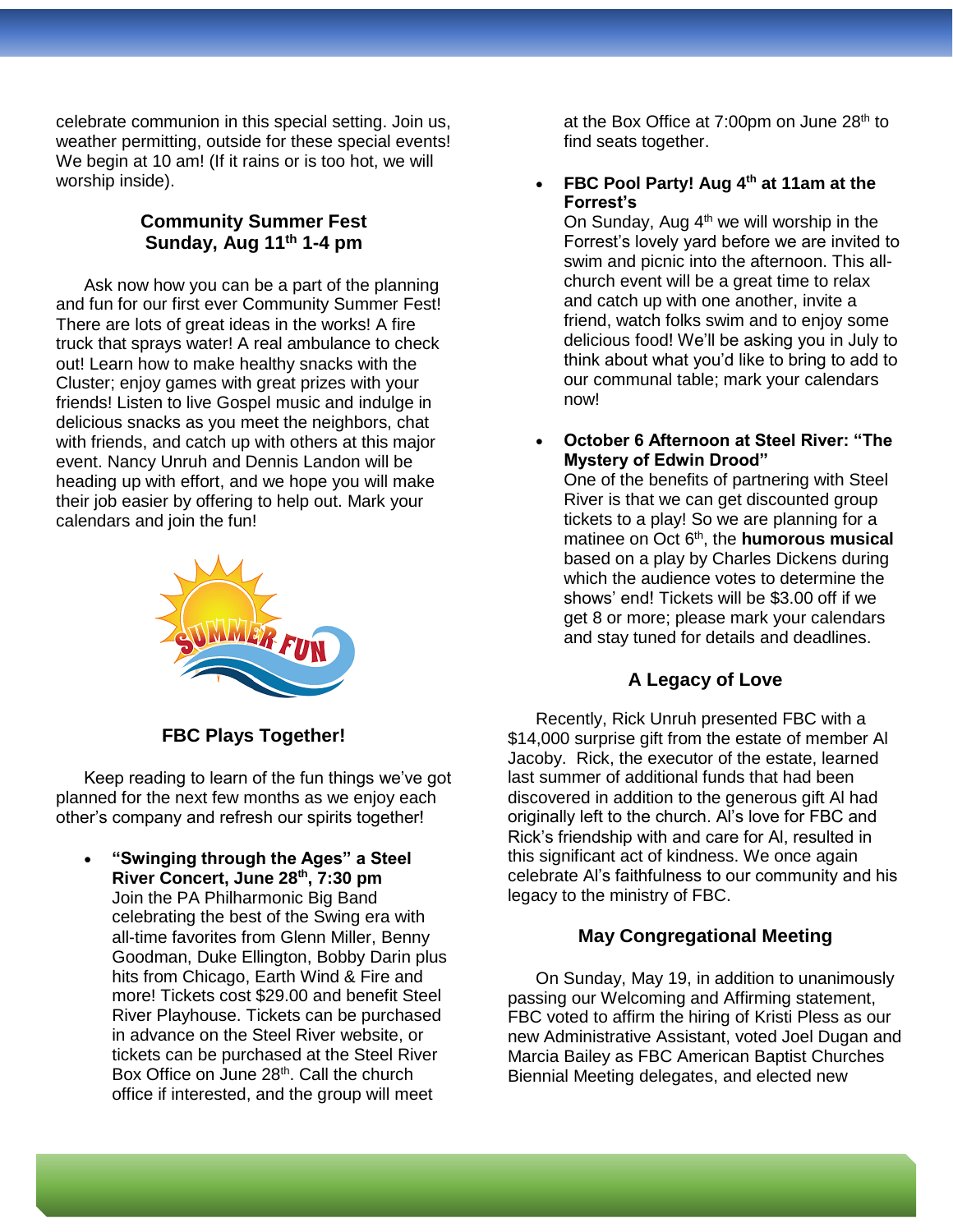officers and Board chairs for one year terms ending July 1, 2020.

Moderators: Myra Forrest, Laura Alden, Debra **Brauner** Treasurer: Charles Golden Financial Secretary: Jeanne Petrosky Church Clerk: Nancy Unruh Board Chairs: Christian Ed: Nancy Unruh Diaconate: Debra Brauner Trustees: John Forrest and Rick Unruh, Co-chairs Worship and Music: TBD Joel Dugan was voted to serve on the Board of Christian Education.

The following statement passed unanimously:

#### Welcoming and Affirming Statement

"Where ALL are welcome... really!" First Baptist Church (FBC) of Pottstown is a Welcoming and Affirming congregation. We embrace this stance as an expression of faith in the Good News of Jesus, when He called on us to love God and to love our neighbors as ourselves - without equivocation or expectations for sexual orientation and gender identity, or household composition. We invite all to participate equally and fully in the responsibilities and duties of life, ministry, fellowship, worship, and leadership in our church. God's blessings are for everyone. Diversity gives us strength and helps to grow our faith in God and Jesus Christ. Whoever you are, as God's beloved, you are worthy and welcome!

#### **Do You Know What CCLU Stands For?**

"CCLU"! You see it every week in our bulletin and monthly in our newsletter! This active group has been serving the community for more than twenty years in our building…*but do you know that those initials stand for and what they actually do?*

Find out in worship in Sunday, June  $9<sup>th</sup>$  as we hear from Executive Director Rita Paez about the important ministry CCLU has in the Pottstown community. Rita will be speaking after the sermon and there will be time for Q & A. Getting to know our building partners is one of the priorities we identified at our Feb Reboot Retreat. Be sure to support our

efforts in reaching out *and* our relationship with Centro Cultural Latinos Unidos!

#### **A Thank You from Doris**

Doris Stutzman: Thank you so much for the gift, the gift card to Red Lobster, and the membership to the Tricounty Active Adult Center. I really do love Red Lobster! I will still be active at First Baptist Church and have been available to Kristi for all the details of the job. Thank you again for everything.

#### **\$\$\$The Amazing Raise\$\$\$**



**The Amazing Raise Day of Giving** in Pottstown is **Tuesday, October 15, 2019**. The raising of money by TriCounty Network (TCN) for non-profit organizations is in many ways, taking the place of the United Way which no longer has a strong presence in our area. First Baptist Church belongs to TriCounty Network and is enrolled in The Amazing Raise Day of Giving.

TCN began The Amazing Raise in 2017 and raised \$104,000 to divide among their non-profit members. In 2018, \$335,000 was raised to divide among their non-profit members. The goal for The Amazing Raise in 2019 is \$500,000. The money is raised by TriCounty Network through non-profit giving, corporate giving, Pottstown Area Health and Wellness Foundation, Pottstown Hospital, personal gifts, and other donors.

Pledges to the Amazing Raise for First Baptist Church can be given **now**, or **any time through October 15.** The pledge money will not be billed to your credit card until October 15, even though you pledge ahead of time. *The money given to First Baptist and all other non-profits will be matched at a 75% rate if it is given through a pledge or on Tuesday, October 15.* This is an opportunity for First Baptist to grow our bank account with very little effort!

The money needs to be given online. FBC will have a help desk on Tuesday, October 15<sup>th</sup> at the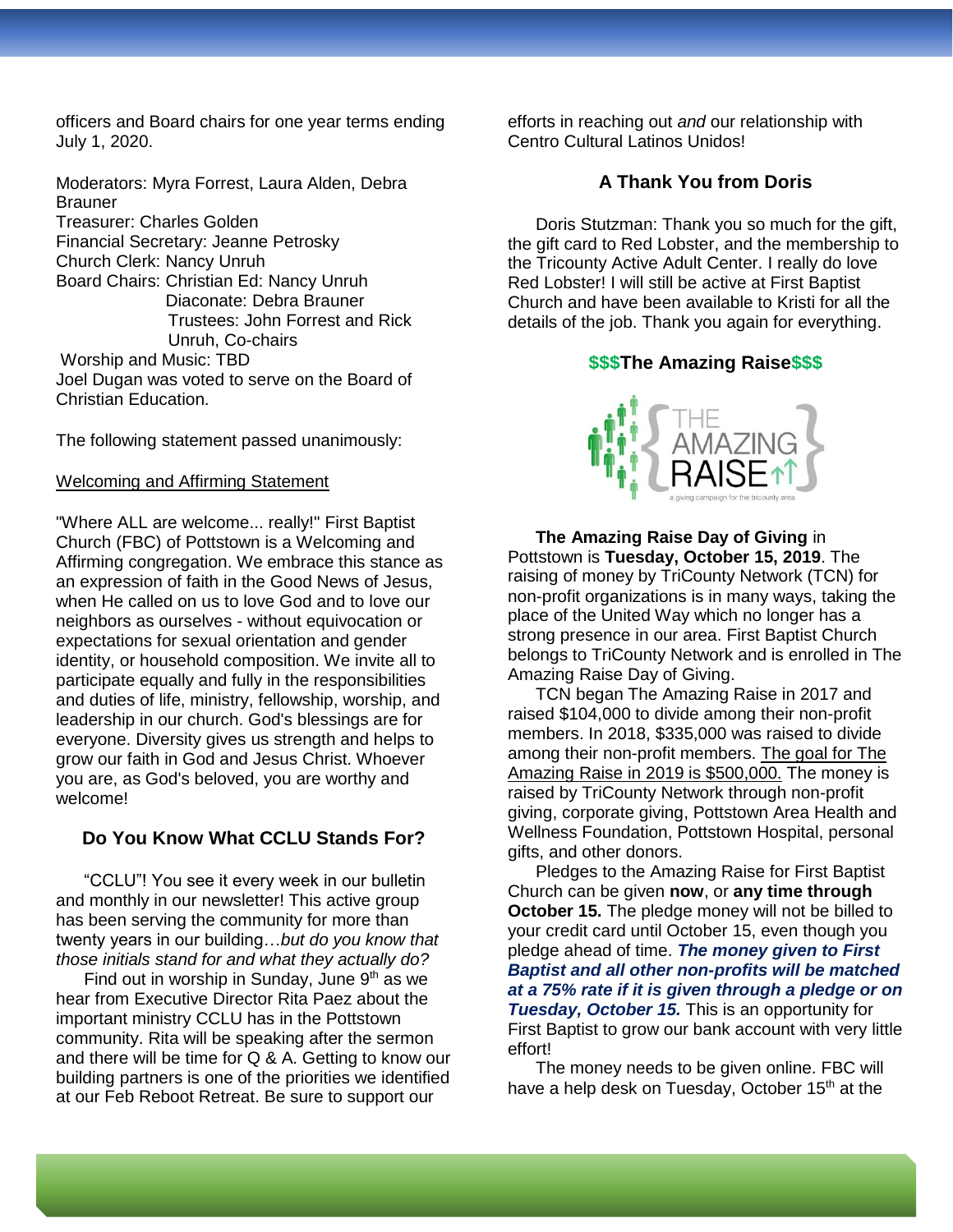church for anyone who needs assistance with online giving. The website is **tcnetwork.org** TriCounty Network is located at 2151 East High Street, #C, Pottstown, PA.

> Respectfully, Dr. Myra Forrest

## Christian Education

Chairperson of the Board: Nancy Unruh Sunday School Superintendent: Susan Heinz Board members: Lauren Emmell, Dennis Landon, Kathy Purington, Joel Dugan

We welcome Joel to the CE Board and look forward to his fresh ideas. Although Deb moved over to the Diaconate, she will still be sharing her thoughts with us as well.

Our thanks to Sue Heinz for being an outstanding Sunday School Superintendent. We hope she has a wonderful break, and we're looking forward to her return!

The Youth Group met last month to make our own pizzas (can't go wrong with pizza) and participate in a service project by preparing Birthday Party Bags to be delivered to two social service agencies. So far we're prepared about 29 bags!

This month the adventure continues as the Youth Group will be meeting to play mini golf at Manatawny Green (71 W. High St. in Pottstown) at 3:00 PM on Sunday, June 2<sup>nd</sup>. All kids/youth of our church and their friends are invited to join us.

Plans are being made for **Community Summer Fest on August 11th**. Come grow our relationships with groups in our community while enjoying food, fun, and games, and meet some of our community heroes, too. Please contact Nancy Unruh or Dennis Landon to volunteer for this great event.

# Bring the Basics - Cluster

Ruth Chonka

 The Cluster wants to **Bring the Basics** to their personal care pantry to help local friends and neighbors in need! They will announce **a new item and goal every month**.

The Cluster has set a June goal to collect 31 sets of bath towels! They are looking for clean, gently used or new towels.



In order to serve our community, the Cluster also needs volunteers in the food service program and in the outreach center. Call 610-970-5995 and ask for Samantha.

Cluster Fundraisers: Professional Pharmacy register tapes (includes prescriptions). Place in Ruth Chonka's mailbox.

Pamphlets are available on the tables in Echo Hall and the Sanctuary to help explain the services available at the Cluster in Pottstown.

## Diaconate

Chairperson: Debra Brauner Board members: Ruth Chonka & Jane Gruen

The Diaconate Board is grateful for the past leadership of Joel Dugan and the continued commitment of Ruth Chonka and Jane Gruen. We are thankful that those members have agreed to continue member visitations, to schedule worship leaders, and to obtain and prepare communion elements.

The Diaconate met to review the responsibilities of the board (mainly for the benefit of the new chairperson) and to prioritize tasks for the upcoming year. Our primary focus will be to update the current church directory. We hope to accomplish this over the summer months. A second area of emphasis will be to reach out to members who are not actively participating in church life. The Board also discussed the possibility of working more closely with the Worship and Music Board.

You do not need to be a member of the Diaconate Board to help with member visitations, serve as a worship leader, serve communion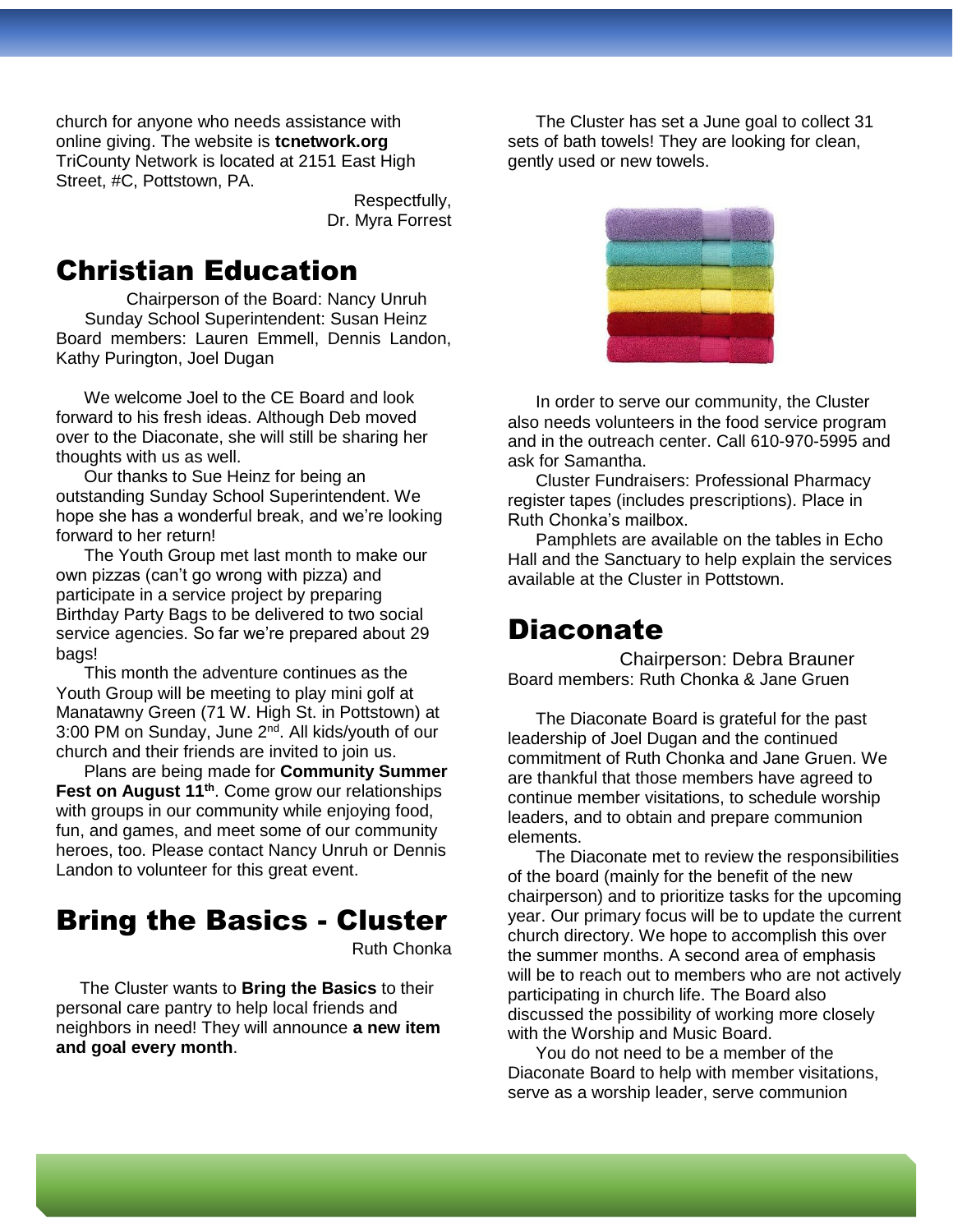elements, or any other task listed above! If you have a desire to serve in any of these capacities, please contact any Board member to make your interest known. We welcome your participation!

Offering Reminder: The Communion envelope found in your box for the first Sunday of the month is used for the Fellowship Fund on the even months. The Fellowship Fund is to help our members in financial need. On the odd numbered months, the Fellowship Fund is used for Missions.

---Deb Brauner

## Board of Worship & Music

Chairperson: TBD Board members: Corinne Griffiths, Kathy Ballein, Tim Raub & Dr. Myra Forrest

The Board of Worship & Music is seeking a Chairperson. Please contact one of the Moderators if you are interested.

As the choir takes a break over the summer, we're looking for special music to include in our worship service. If you sing or play an instrument and would like to perform the special music during a service this summer, please contact Teri Hoffman.

## Trustees

Co-Chairpersons: Richard Unruh & John Forrest

The Trustees are happy to report that 14 cracked windows were replaced in May, and Hutt Glass plans to assess if more need to be replaced. If you notice any repairs needed around the building, please contact John Forrest or Rick Unruh.

We would also like to thank everyone who participated in our last Work Day on May 11<sup>th</sup>.

# Missions

Kathy Purington Committee members: Jane Gruen & Ruth Chonka

In May, \$175 was collected for the God's Precious Children Offering.



We also received a letter of thanks from Operation Backpack for our support of their program. Our donations provided the resources to fill approximately 1 Backpack.

# Constitution Committee

A committee comprised of John Forrest, Kathy Purington, and Barry Sawtelle have met twice with further meetings planned in the future. Their task is to make recommendations for revisions to the FBC Constitution to bring the procedural aspects of the Constitution into better alignment with the current size of the congregation and its' capabilities.

The committee has identified several areas of the Constitution they think no longer work for FBC as it is today. These include the board and committee structure, the annual meeting schedule, and the provisions regarding a quorum for conducting business meetings. The committee will make a proposal in the near future determining what a quorum should mean at FBC. The committee has begun reviewing Constitutions from other churches for ideas that other congregations have instituted. The committee continues to meet and expects to make recommendations to the Ministry Coordination Team so they can be presented at the May business meeting.

# Time for an Update!

Over the summer we intend to work on updating our church directory. If you know that there need to be changes/additions to your phone number, address, email, or cell phone numbers, please help us get a head start by calling or emailing the church office with your updated information! Send information to [office@fbcpottstown.org](mailto:office@fbcpottstown.org)